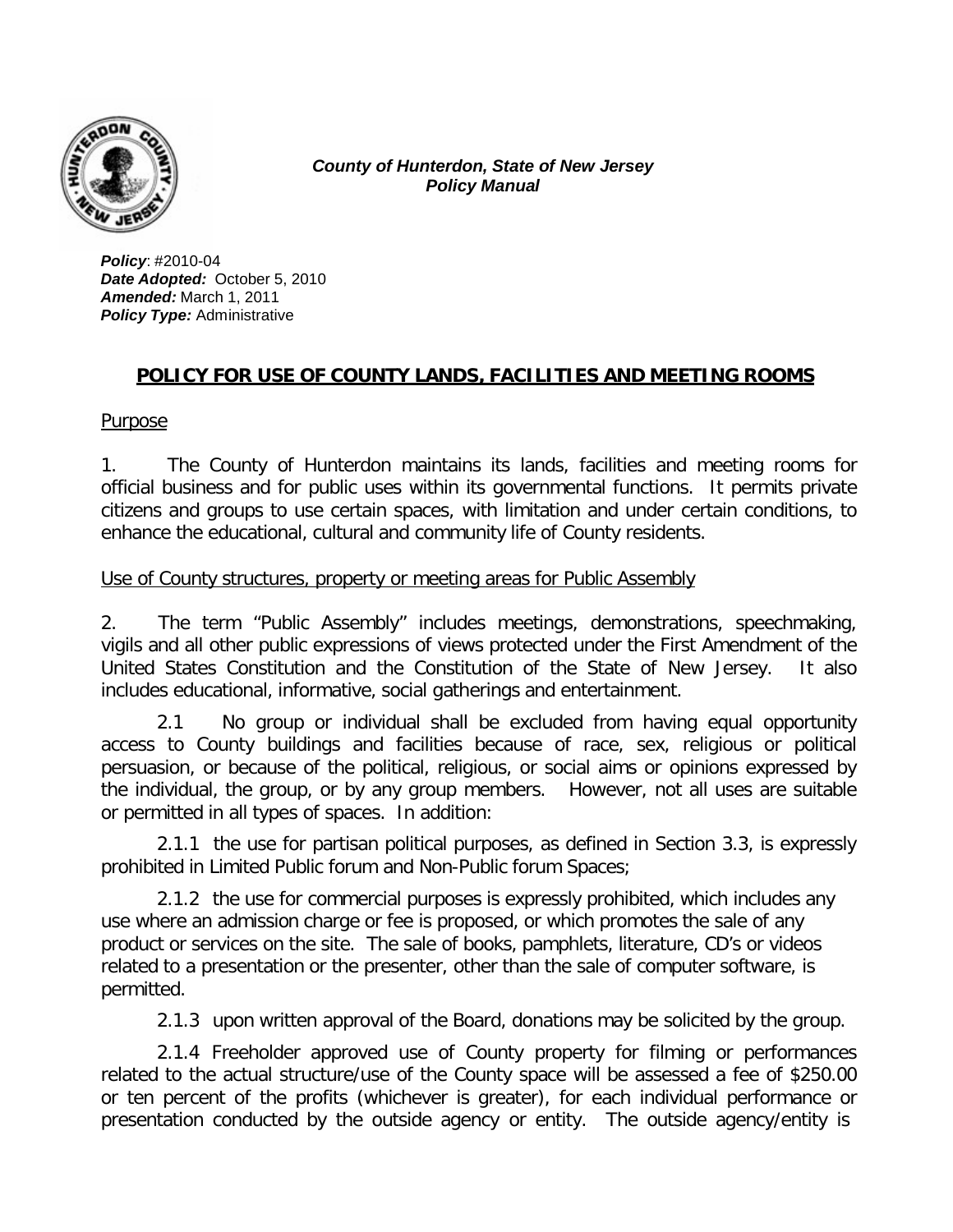required to provide to the County Finance Department with a financial disclosure report of the profits from each individual event within two (2) weeks of the event for billing purposes. Prior to using a County space for such a purpose, the applicant must provide the County with the following information:

1. the number of members in the crew;

2. the estimated number and description of any vehicles or equipment to be used;

3. a description of the arrangements for parking of the crew, invitees and bystanders;

4. a description of sanitary arrangements to be made for crew, invitees and bystanders;

5. a description of crowd control measures;

6. a description of all locations and areas to be utilized for the filming or performance activities;

7. a description of cleanup methods to be used.

8. a description of special electrical requirements and methods of satisfying those requirements, including all permits required;

9. any other information deemed necessary by the County.

The applicant shall post a cash bond in an amount determined by the County.

Use of governmental spaces is also governed by the New Jersey Constitution which dictates that public property cannot be used for private benefit. New Jersey Const. Art. 8 § 3¶ 2; New Jersey Const. Art. 8 § 3 ¶ 3.

2.2 A written request shall be forwarded to the appropriate Scheduling Department, as designated in the policy, including, but not limited to, the name of the applicant, the requested date, time, duration, nature and place of the proposed event. An estimate should also be included of the number of participants.

2.3 The requesting party is responsible to obtain all applicable permits and follow all regulatory requirements.

2.4 If approval is granted, the user shall be required to comply with all of the terms of the approval, and all of the preconditions set forth in this policy.

# Types/Categories Of Public Spaces

3. Under principles of the United States Constitution, the use of governmental spaces by the public is dependent on the type of space or type of forum for which access is being sought.

3.1 County owned property and building spaces fall under one of three categories of space: "Public Forums," "Limited Public Forums" or "Non-Public Forums."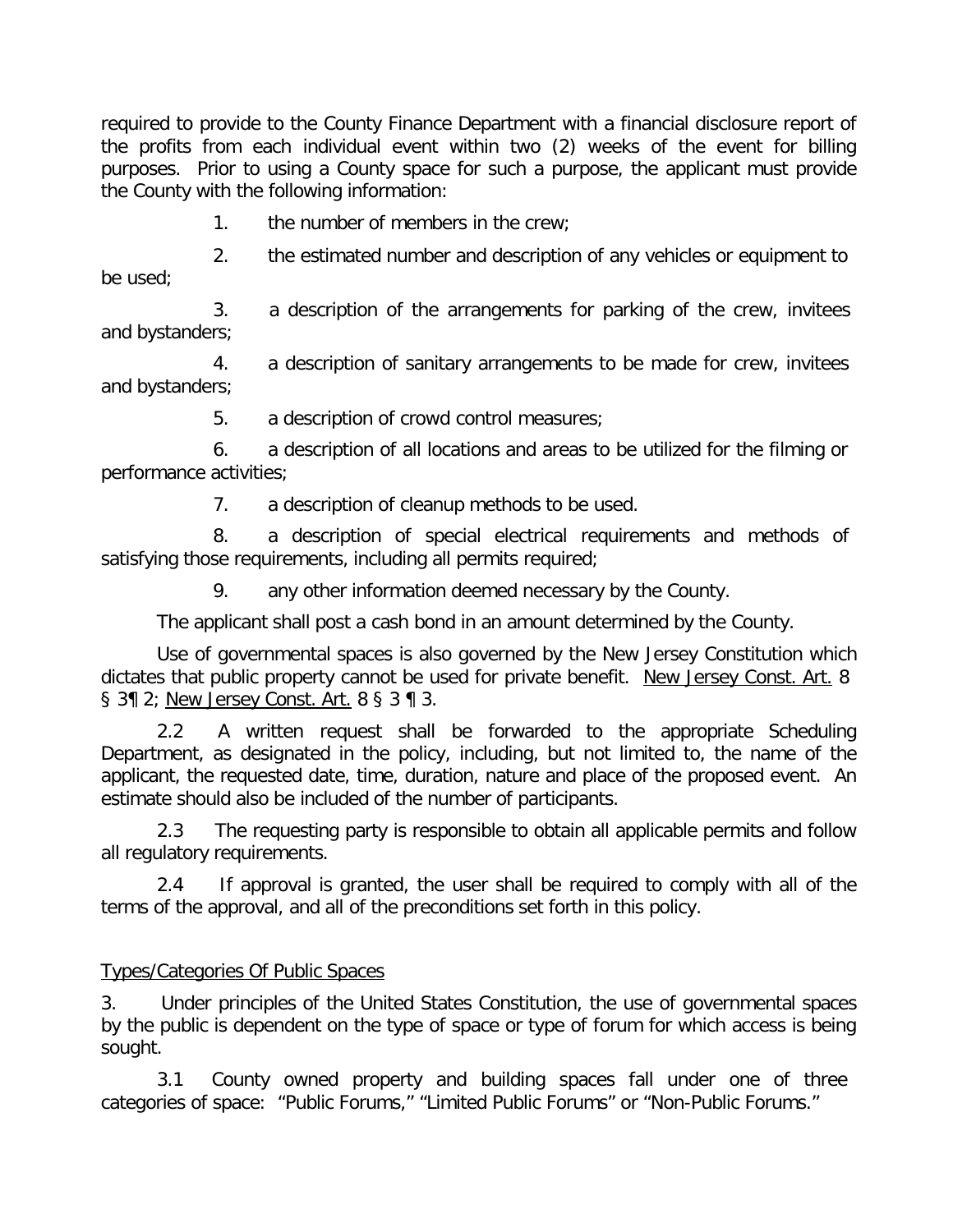#### **PUBLIC FORUMS**

3.2 Public Forums are, in general, areas open to the public subject to restrictions. Public Forums include, but are not limited to, roadways; steps in front of, or areas surrounding, public buildings; sidewalks; and parklands. Restrictions on speech and assembly in Public Forums are limited to regulations regarding the time, place and manner of assembly. These restrictions deal mainly with public safety and crowd control. For example, parks must close at dusk, demonstrators must first obtain a permit to assemble, necessary insurance coverage must be obtained, and other standards must be met which are necessary for the protection of the public and people in these spaces, such as a security and a public health and safety plan, including sanitary facilities and the disposal of waste. The event must be designed in a manner not to unreasonably interfere with the primary purpose of the space. The County's regulations and restrictions are content neutral and narrowly tailored to serve the significant government interest of protecting attendees and other members of the public, their persons and their property, the utilization and speech rights of the general public, and the property itself. These regulations are designed to insure that, to the extent possible, the tax-paying public does not become responsible financially for damage or injury as a result of the event, or incur costs or expenses in addition to its normal costs of operation.

3.2.1. The following spaces are Public Forums:

- a. Sidewalks and stairs in front of County buildings and Historic Courthouse;
- b. Publically accessible court yards on County property;
- c. County parking lots;
- d. Lands adjacent to County buildings;
- e. County parks, open to the public;

f. County owned property and open space land which is made open to the public.

# **LIMITED PUBLIC FORUMS**

3.3 "Limited Public Forums" are spaces which are open to the public on a limited basis and only for designated purposes. Limited Public Forums include, but are not limited to, meeting rooms, park buildings, library rooms, conference rooms, certain offices and other similar spaces. Approval for the use of Limited Public Forum space is viewpoint neutral. The restrictions on the type of uses of Limited Public Forum spaces are related to the suitability of the type of space for public use. These restrictions deal mainly with public safety and crowd control and the nature of the space. Also taken into consideration are factors which relate to the potential of the event to interfere with the use of adjoining spaces for their primary function. The use of these spaces is limited to educational, civic, charitable or cultural purposes. Meetings in which discussions of public or social issues are conducted may be held. Perceived partisanship is often interpreted as an endorsement by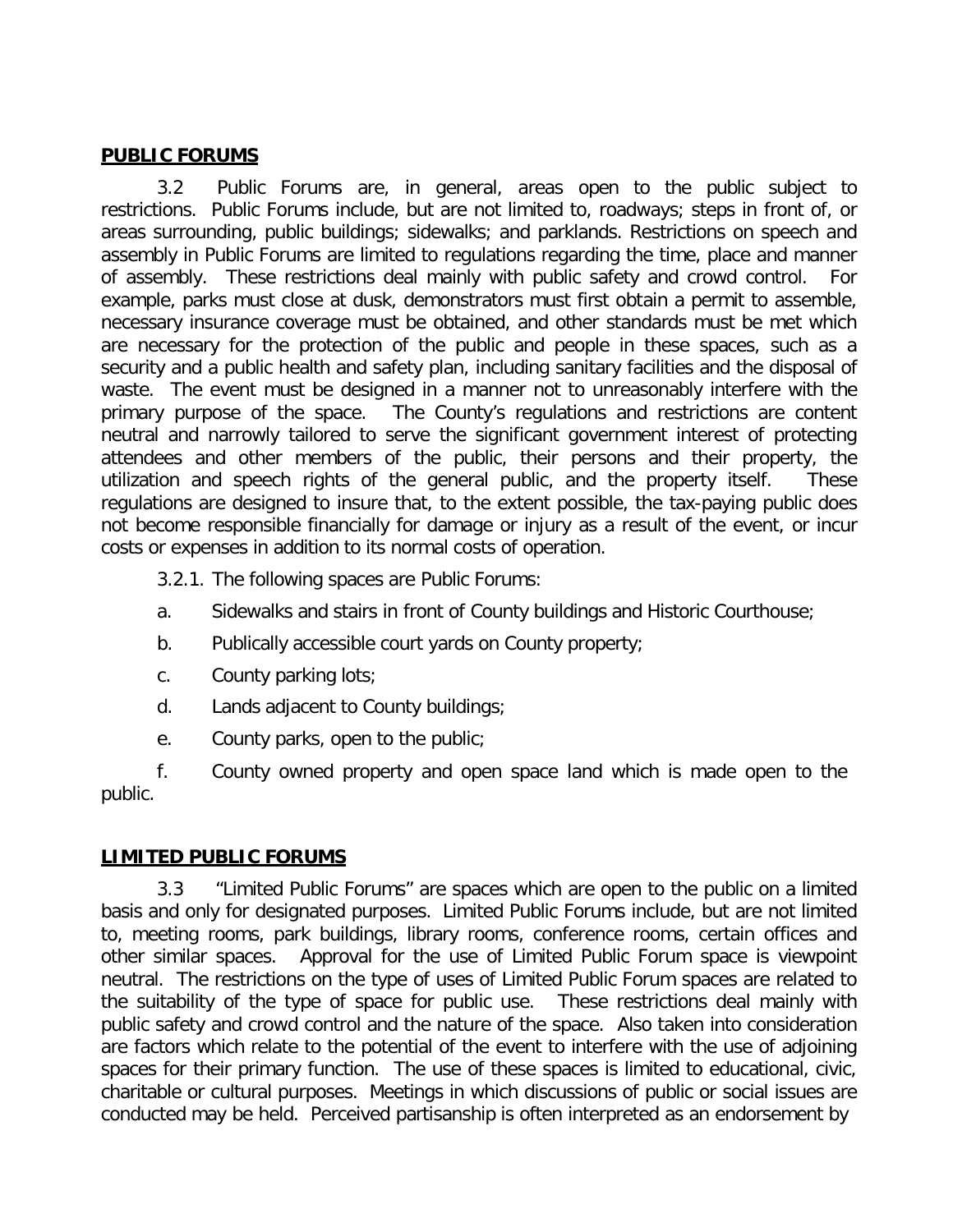the County or County officials. Therefore, meetings or gatherings for partisan, political purposes are prohibited. Partisan political purposes are defined as meetings or gatherings for the promotion or opposition of any candidate for public office, the selection of candidates, conventions, meetings of political parties or advocacy groups or organizations, or meetings of groups for the adoption or opposition of any law, proposal or proposition, and solicitation of political contributions. No public official, employee or appointee may solicit, commit to pay or receive payment or commit to contribute to any candidate, public official or political organization. Such activities are strictly prohibited. Partisan political purposes do not include candidate town hall or informational meetings. Use of space for commercial purposes is generally prohibited. No use shall be permitted for which an admission fee is charged, or the sale of any product or service on site is proposed. The sale of books, pamphlets, literature, CD's or videos related to the presentation, other than the sale of computer software, is permitted. Voluntary donations may be solicited. Permission for use will be denied if the nature of the requested use in inconsistent with the nature of use of the public building as a whole or does not fall within the categories enumerated above.

3.3.1 The following spaces are Limited Public Forums:

- a. Second Floor Courtroom at the Historic Courthouse;
- b. Freeholder Meeting Room in Administration Building at the Main Street Complex;
- c. Executive Conference Room at the Administration Building, Main Street Complex;
- d. Meeting Room at the Route 12 Complex, Building #1 (this room can be broken down into 2 parts – the DIAS side (approx. 1,500 ft.) and kitchen side (approx. 1,500 feet);
- e. First Floor and Third Floor meeting rooms at Main Library, Route 12 Complex;
- f. First Floor and Second Floor Grandin meeting rooms at the North County Branch Library;
- g. Lower Level Auditorium at the Route 31/Gauntt Place, Building 1 Senior Services Building;
- h. Lower Level Meeting Rooms at the Route 31/Gauntt Place, Building 2, Rutgers Cooperative Extension Center;
- i. Lower Level Cafeteria at the Route 31/Gauntt Place, Building 1 Senior Services Building;
- j. Large Conference Room at Echo Hill Park;
- k. Small Conference Room at Echo Hill Park;
- l. Arboretum Building at Park Arboretum, Route 31;
- m. Spaces not otherwise listed are non-public forum spaces.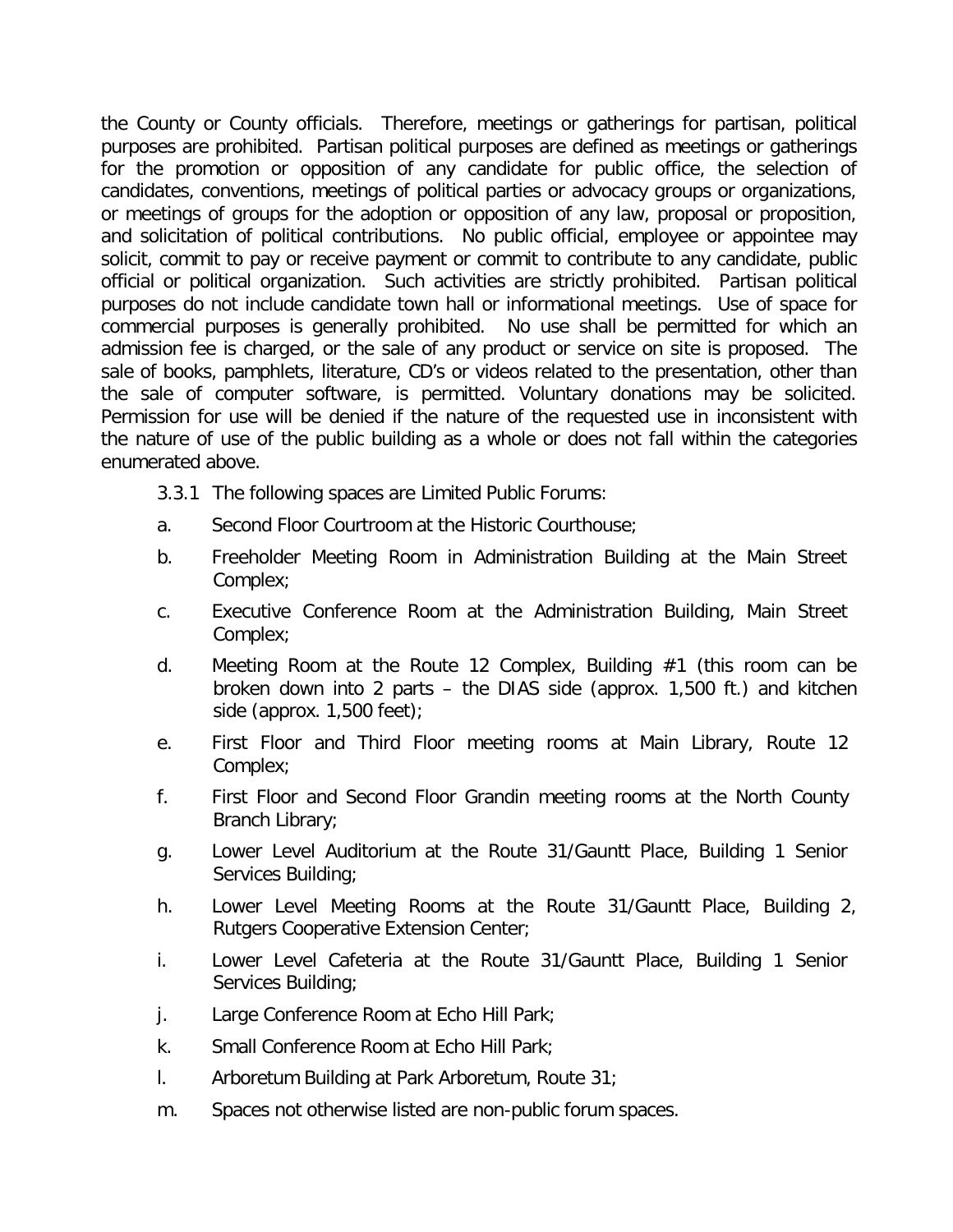#### **NON-PUBLIC FORUMS**

3.4 Non-Public Forums are areas which are not open to the public. Access is denied to Non-Public Forums to all outside groups or uses. Non-Public Forums include areas which commonly are utilized only by County employees for work, or County governmental purposes, or spaces which are inaccessible, or would result in the public having access to private work areas, or areas unsafe for general access by the public.

- 3.4.1 The following spaces are non-public forums:
- a. Areas of County buildings which are restricted from public access;
- b. County employee office spaces and all other work spaces in rooms within the County where public access is not permitted;
- c. Areas not designated as Public Forum or Limited Public Forum spaces above.

#### Evaluation of Applications for Use of County Spaces

4. When evaluating applications for use of County spaces, in general, the following criteria will be used:

- a. Ability to comply with all aspects of this Policy;
- b. Consideration of the nature of the requested use with regard to the nature of the remaining space in the building or property; and,
- c. The type of forum which is the subject of the request; i.e., Public Forum, Limited Public Forum, Non-Public Forum;
- d. The provisions which are proposed or made for protecting the public, attendees, including safety, security and sanitary facilities.

#### General Guidelines for Applying to Use a County Space

5. The County has first priority in the use of its spaces and priority thereafter will be granted to members of the public on a first come, first serve basis.

5.1 Requests must be made submitted on the County's Request for Facility/Room Use Form (Appendix A), addressed to: 71 Main Street, 1<sup>st</sup> Floor, PO Box 2900, Flemington, NJ, 08822-2900, to the attention of the appropriate scheduling department as set forth below. Request forms can be obtained from the County's website at [www.co.hunterdon.nj.us](http://www.co.hunterdon.nj.us/) or by calling the Administration office at (908) 788-1102 to have the form faxed or mailed.

5.2 Requests must be made a minimum of fourteen (14) days in advance.

5.3 Requests will not be accepted more than two (2) months in advance. Requests not expressly accepted or rejected within two (2) weeks of the request, or within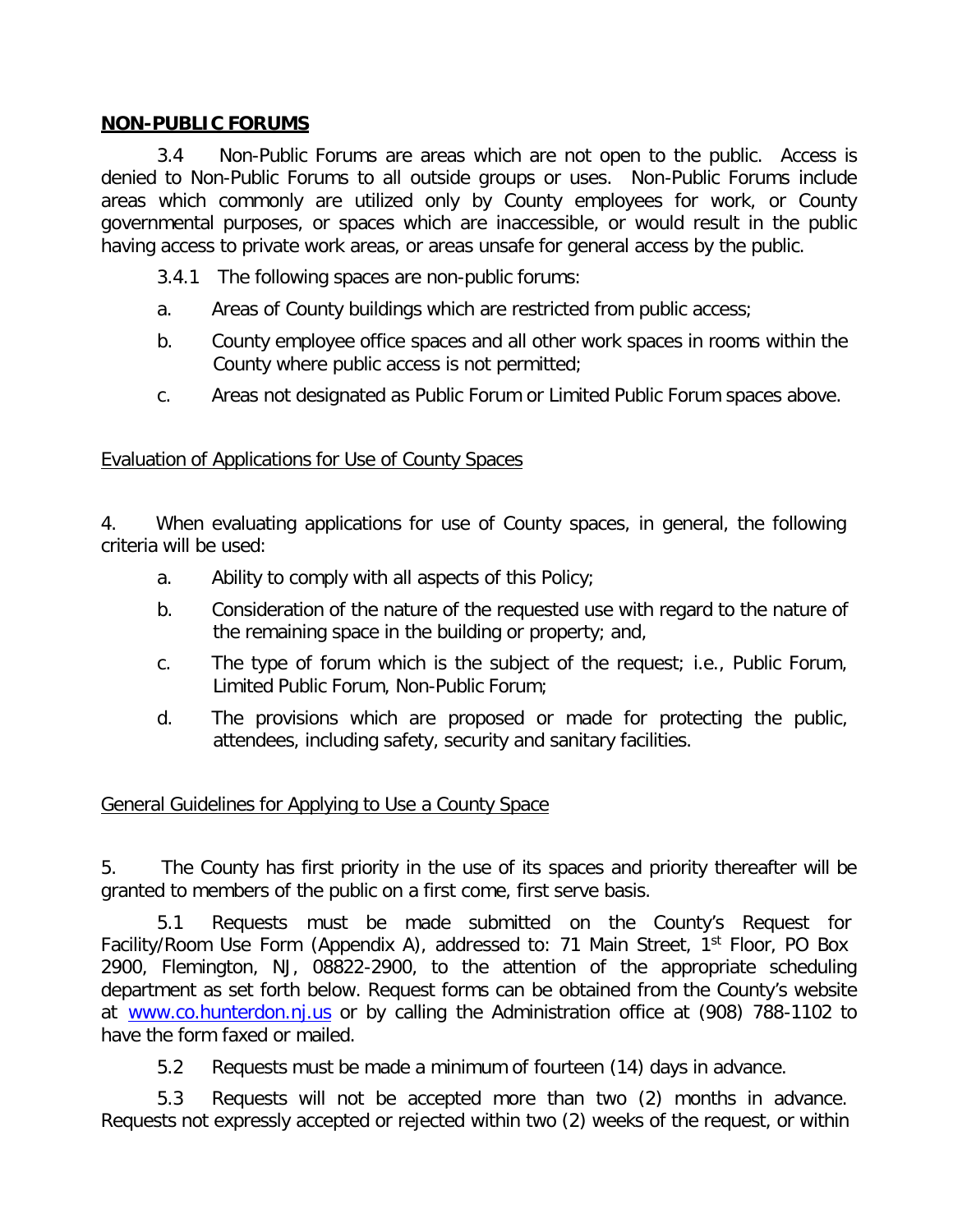forty-eight (48) hours of the time of the scheduled use, whichever is later, shall be deemed rejected.

5.4 The following phone numbers can be utilized to request information on space rentals in the corresponding various departments in the County:

| Recreational facilities/Park properties        | (908) 788-1484 |
|------------------------------------------------|----------------|
| Route 12 Library/meeting rooms                 | (908) 788-1444 |
| North County Branch Library/meeting rooms      | (908) 788-1444 |
| Senior Services facilities/Route 31/Gauntt Pl. | (908) 788-1361 |
| Rutgers facilities/Route 31/Gauntt Pl.         | (908) 788-1340 |
| Route 12 Assembly Space                        | (908) 788-1104 |
| <b>Historic Court House</b>                    | (908) 788-1102 |
| Administration Building/Main St. Complex       | (908) 788-1102 |

5.5 Members of the public requesting the use of County facilities will be notified in writing as to the disposition of the request, additional requirements to be imposed for the use of the space and/or any applicable fees.

5.6 Applicants for space utilizations who are denied may appeal that decision in accordance with paragraph 7 of this Policy.

5.7 The County shall have the authority to grant or deny exceptions to this policy on a non-discriminatory basis, based upon particular circumstances and in accordance the United States or New Jersey Constitutional principles, State Law and to grant or deny permission to use County facilities or land when this policy does not address the requested use or specific conditions to be required.

5.8 Regularly scheduled meetings of groups or organization shall not exceed two (2) per month. In limited circumstances special meetings may be permitted with written Freeholder approval.

5.9 Use of County space after hours which requires the use of a building key requires the person accepting possession of that key to comply with all aspects of this Policy as well as the Key Distribution Record (Appendix B).

# Denial of request to use public facilities

6. Any request to use a public structure, room or property will be denied for reasons which include but are not limited to the following:

- a. the request does not comply with terms of this policy;
- b. the area requested is already reserved or is needed for County purposes;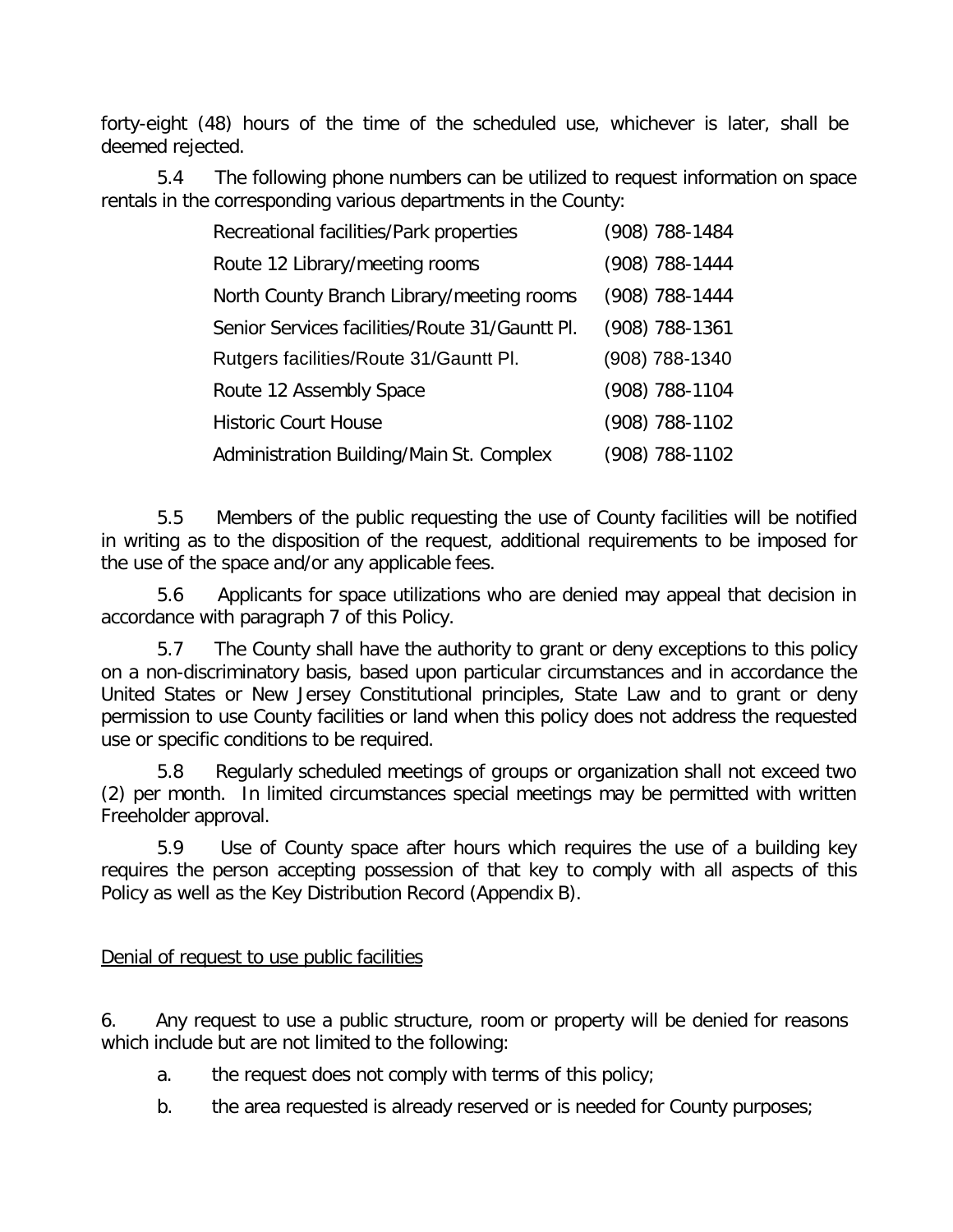- c. it reasonably appears the event will present a danger to public's health or safety, which cannot be alleviated;
- d. the nature of the event creates an unreasonable use or damage to persons or property;
- e. it unreasonably impairs/interferes with County government functions; or,
- f. use of the building by the public or County employees the activity/event would constitute a violation of an applicable law, regulation or County policy.

# Appeals of Decision or Violations of this Policy Regarding Permission to Use County Spaces

7. Any applicant for the use of County land, facility or meeting rooms has the right to appeal the County's denial of their application, or any restrictions sought to be imposed. Appeals must be submitted to the County Administrator in writing, indicating the reasons why the applicant feels the denial was a mistake. Appeals must be received by the Administrator within three (3) working days of the decision. The County Administrator will then issue a written decision in response to the appeal within five (5) working days of the appeal being submitted by the applicant. If the applicant is dissatisfied with the County Administrator's decision, they may appeal to the Board of Chosen Freeholders at its next regularly scheduled meeting. Prior to attending the Freeholder meeting, the applicant must call County Administration and schedule a time to be heard on the Freeholders Agenda for the next meeting.

#### Insurance Requirements

8. The following insurance requirements must be met and proof thereof given to the County prior to the use of County spaces.

**A certificate of insurance, naming the County of Hunterdon as an additional insured, must accompany the request. The certificate of insurance must include General Liability with a minimum of \$1,000,000 Workmen's Compensation with \$100,000/\$500,000/ \$100,000 coverage and Excess Liability, if available.**

8.1 Groups may petition the Freeholders for a waiver of this requirement in appropriate circumstances**.** Waivers or reductions in limits will be considered when attendance at the group's event is limited and is to be conducted in a space where risk of harm to participants is limited.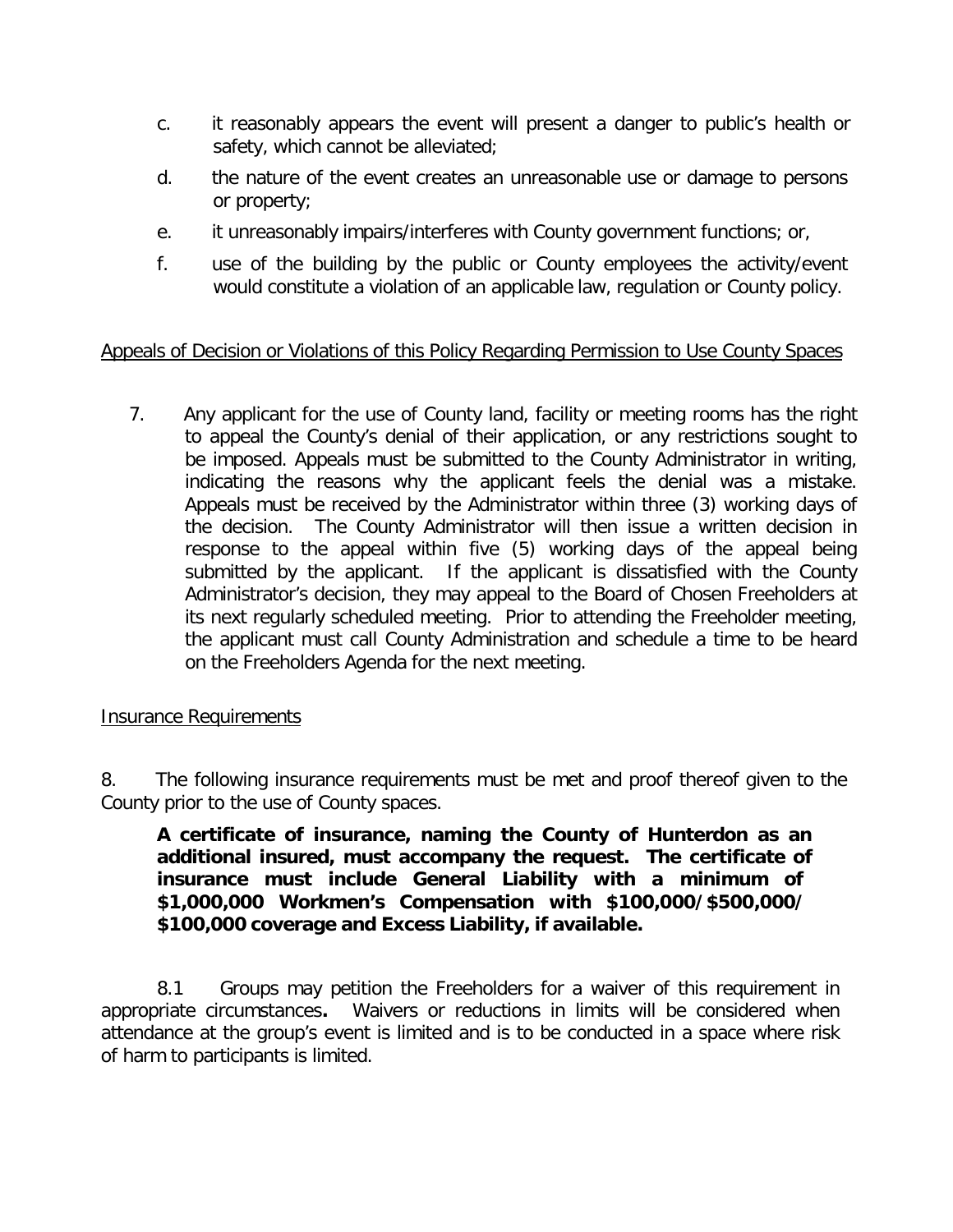#### General Rules for Use of County Meeting Rooms/Facilities

9. The following general rules must be followed:

9.1 All gatherings and meetings must be open to the general public. No admission fees shall be charged.

9.2 Individuals, organizations and entities shall be required to execute an Agreement indemnifying and holding harmless the County from any and all claims or liability arising out of the use.

9.3 Permission to use a County facility or land is limited to only those approved rooms or spaces described in the Application. No permission is granted to enter any other room, except for nearby rest rooms, stairwells and entry ways which must be traversed to gain access to the requested space;

9.4 Scheduled use of room may be subject to cancellation.

9.5 Groups that are not organized as non-profit or governmental entities will require special Freeholder (or their designee) written approval. Any individuals or groups which are not legally organized shall be required to execute a Personal Indemnification Agreement for the benefit of the County. The person executing the Indemnification Agreement must physically reside in the County. Depending on the size and nature of the event, and the risk of injury to persons or property, users may be required to post a bond, either cash, or letter of credit or adequate surety. The County may draw on the security to indemnify itself in connection with costs and expenses, including clean up, as well as liability for claims.

9.6 Meeting space must be used for educational or cultural programs or for civic purposes for the benefit of the public.

9.7 Limited Public Forum and Non-Public Forum spaces may not be used for partisan political activity.

9.8 County facilities or lands may not be used for any commercial purposes or similar promotional purposes (in accordance with paragraph 2.1.2 of this Policy). Admission fees, promotional or advertising campaigns directed at profit making shall not be permitted.

9.9 Use of County meeting rooms, land and facilities under this Policy must not interfere with County government functions, operations or business.

9.10 All meetings/activities scheduled on off-hours/weekend/holidays or where special accommodations/set-up is required, will require an additional fee (currently \$35.00 per hour) payable to the County for opening/preparing the room/closing/cleaning the facility, with the exception of the Historic Court House where the fee is \$75.00 per hour. Use of spaces, when attendance will exceed 50, requires special accommodations and fees to cover anticipated County costs, given the size and nature of the event.

9.11 Any materials, equipment or films to be used and any written or printed materials to be distributed shall be submitted with the Application and subject to review by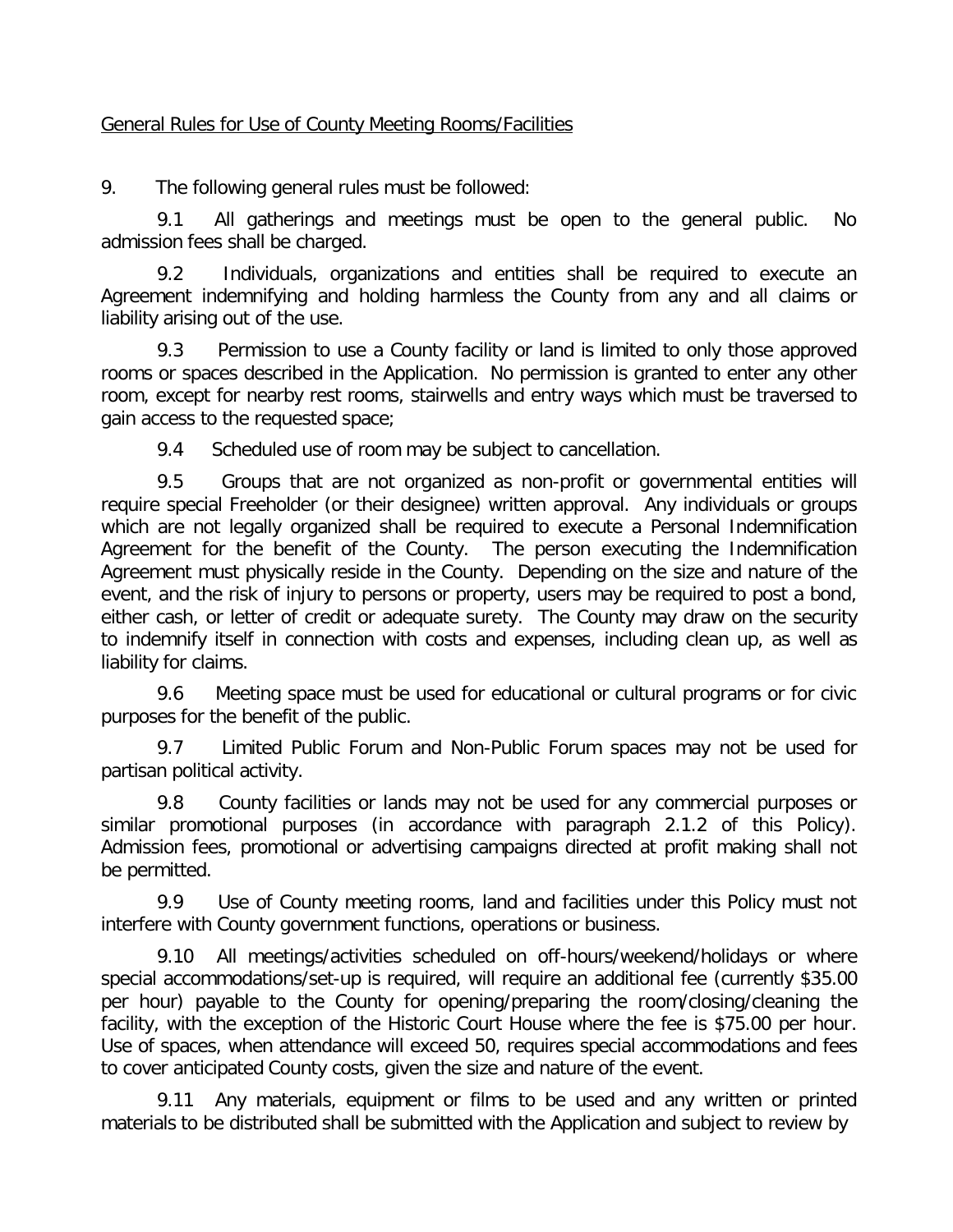the County Administrator or the Board of Chosen Freeholders to assure compliance with this policy.

9.12 All individuals or Organizations who use County space must assume full responsibility and liability for any damage or injury caused by their activities or invitees. No additional furniture or equipment, other than what is available, is to be used without County approval.

9.13 Any group who utilizes County space shall submit, with its application for use, the name and contact information for an individual who accepts responsibility for the group and its use of County property.

9.14 Groups are responsible for the proper supervision of all participants/invitees who are on County property in connection with that group's use of County property.

9.15 Any group using a County facility, meeting room or land pursuant to this Policy shall release and indemnify the County of Hunterdon for any liability and obtain a waiver of subrogation from its insurance carrier for negligence and damages caused to or by the user, or its property, during the time of the use.

9.16 Any such group using County property, land or facilities shall hold harmless the County from any liability to third parties for injury caused by the group, or any persons or groups invited to attend or attending the meeting or session on County property.

9.17 The group shall be liable to the County for any and all damage the group's invitees or attendees, County property or injuries to County employees, officers, or agents caused by the group, or by any of the group's officers, agents or employees, or by any person attending or seeking to attend the group's meeting, whether or not such damage is the result of negligence, intentional acts, or is accidental.

9.18 The County will not provide storage space for equipment, supplies, materials or other items owned by a group and used in a County building.

9.19 Groups must pick up after themselves, turn off lights, replace furniture as originally found and make sure the room is returned to its original state.

9.20 Food and beverages are only permitted in designated areas. No alcohol or smoking is permitted.

9.21 No weapons are permitted.

9.22 In the event of an emergency involving the physical plant, (flooding, electrical problems, plumbing, etc.) contact the county Emergency Services Department at (908) 788-1202 who will contact the County Building and Maintenance Department.

9.23 Room capacity limits will be strictly enforced.

9.24 In the event of an accident involving injury, contact the appropriate emergency department via 9-1-1.

9.25 Future privileges, for use of County facilities may be refused for infractions of any rules or regulations of the County of Hunterdon.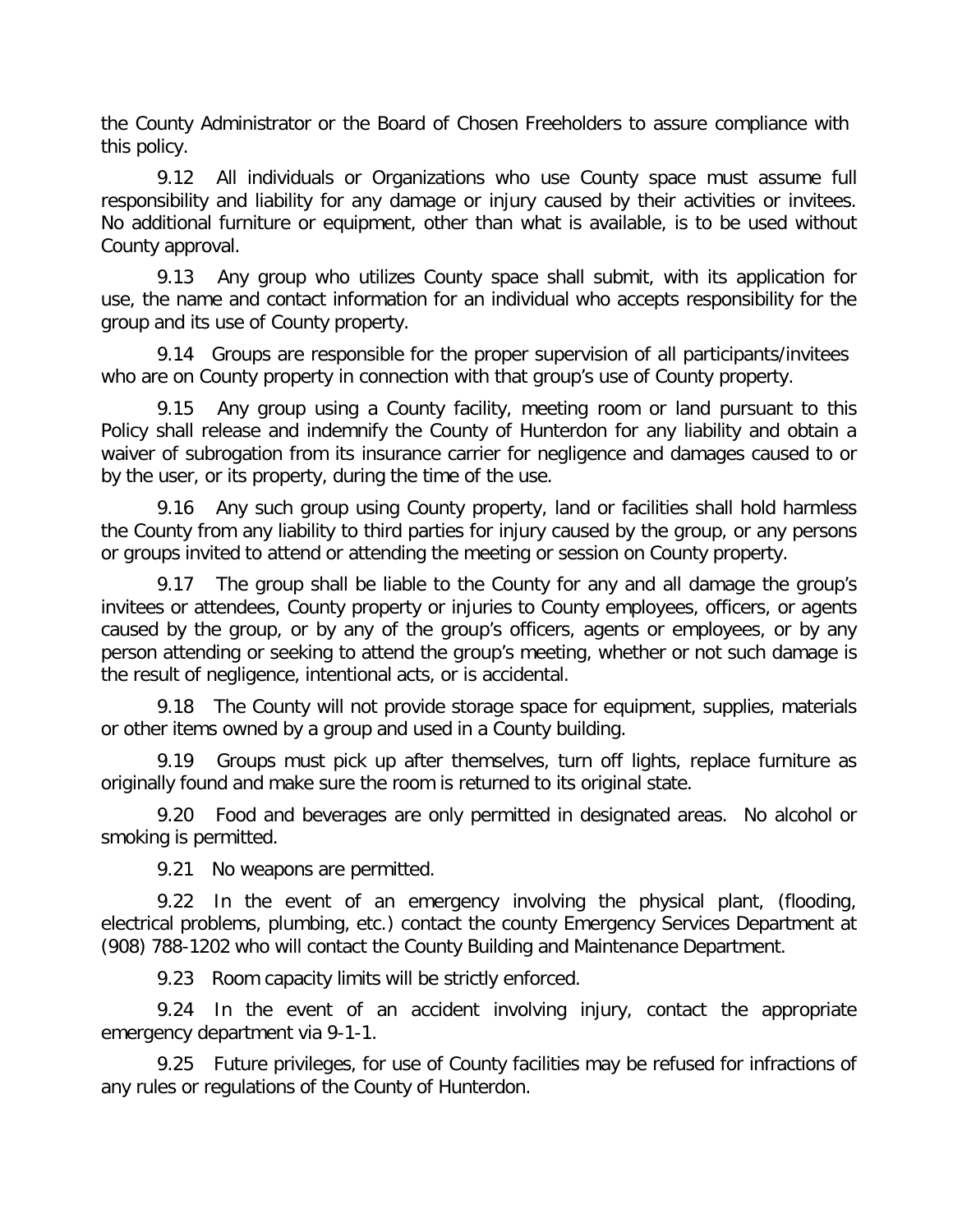9.26 Groups utilizing County facilities after hours, when no County employee is present, are responsible for the security of that facility including but not limited to locking the facility and returning building key in time frame set forth in Key Distribution Record (attached).

#### Large Group Activities

9.27 Any group which consists of fifty (50) or more people may be subject to additional requirements including, but not limited to, posting a bond, letter of credit or cash, increased security requirements and an additional fee for the use of the space to cover County costs. Requirements will be tailored depending on the size and nature of the event, and the risk of damage or injury to persons or property.

9.28 The County will require that any group or user in this category provide a written plan for security and sufficient police protection, traffic or crowd control protection, parking, sanitary facility, including water, toilets, sanitation, or similar services depending on the type of activity and the anticipated number of participants.

#### Ceremonial use of Historic Courthouse

10. Use of the Historic Courthouse is subject to the requirements set forth in the County of Hunterdon, Policy for Use of Historic Courthouse, Policy # 2008-01 (attached).

#### Park facilities/properties for recreation, education and leisure

- 11.1 The following are additional guidelines for the use of County parkland:
	- 11.1.1 Applicants must call the Park Office at (908) 788-1484 to confirm to confirm availability;
	- 11.1.2 County Park rules and regulations will be strictly enforced;
	- 11.1.3 A County Fire Safety Permit (from County Fire Official) or campfire permit (from NJFFS Warden) may be required;
- 11.2 Occupancy limitations for outdoor venues are generally as follows:
	- 11.2.1 Open fields limited up to 2000 persons per acre, which includes access egress and all support materials/equipment;
	- 11.2.2 Parking is limited to designated parking areas; overflow field parking up to one hundred (100) cars per acre;
	- 11.2.3 The number of persons permitted on designated paths shall be limited to one person per eight (8) square feet.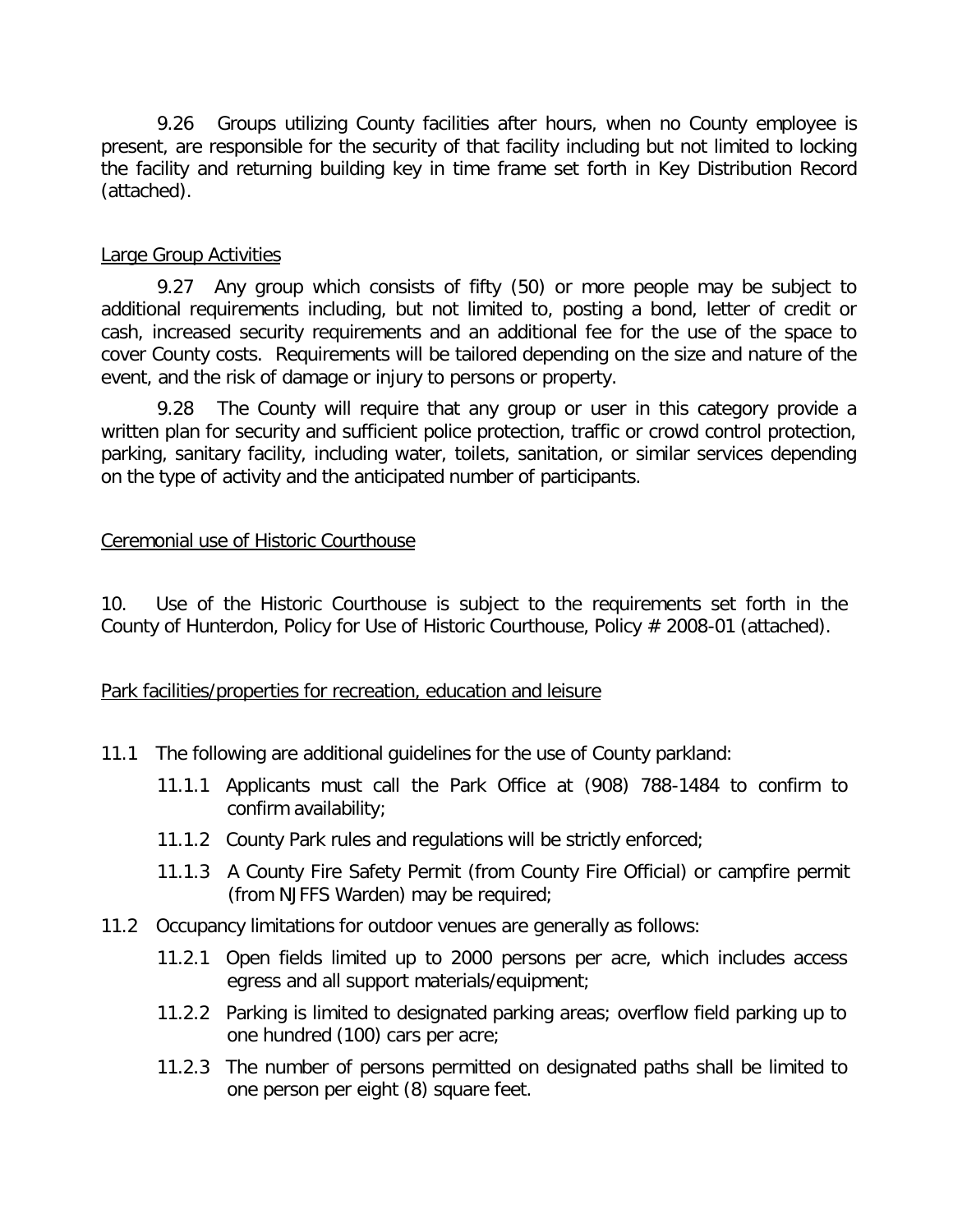# Obtaining temporary possession of key(s) to County owned facilities

12.1 When a County sponsored meeting/event is scheduled in a County building, the respective county employee will be responsible to open/close/secure the building. This includes a safety/security check prior to the employee leaving.

- 12.2 When a non-county entity requests the use of a meeting room in a County building, a determination will be made by Building and Maintenance as to who will open/close the building for the requested meeting/event. These arrangements will be made in advance with the requesting entity by Buildings and Maintenance contacting the requestor once the meeting/event is approved.
	- 12.2.1 If the County will be opening/closing/securing the building, the entity will be charged for the County's services. If the County deems it necessary for janitorial coverage throughout the duration of the event/meeting, or if additional janitorial services are required due to the entity's use of the facility, the entity will be charged \$35.00 per hour, with the exception of the Historic Court House which is \$75.00 per hour, for the duration of the event, or \$35.00 per hour for the cost of the janitorial services taking place after the event. If janitorial services are required after normal business hours, on weekends or holidays, such services will be billed to the agency at a rate of \$35.00 per hour.
- 12.3 If the County designates a representative of the entity to pick up a key (to be signed out and returned), the entity will do so by 4:30 pm the day of the event or, in the case of a weekend event, by 4:30 pm the Friday before the event. When arrangements are made for key pickup at the Library, Buildings and Maintenance will contact the Library with the authorized person's name. The responsible party for the event/meeting designated by the entity will open/close the building and perform a safety/security check prior to the designated party leaving the building.

In both items #2a and #2b, the Buildings and Maintenance Department will ensure that events/meetings in Building 1, Route 12, have the Assembly space wing secured prior to each meeting/event and there is no access to the main building.

- 12.4 The library will also have a key for Building 1, Route 12; Assembly space for pick up/return if start/stop time of the event/meeting is consistent with library hours and pick up cannot be arranged through Buildings and Maintenance. There will be a sign in/sign out sheet located at the library front desk and identification will be required. If a key was picked up at the library but returned to Buildings and Maintenance it must be returned to the library by the Buildings and Maintenance Department.
- 12.5 When non-county entities have events/meetings in County buildings and are responsible to open/close/secure building, the Buildings and Maintenance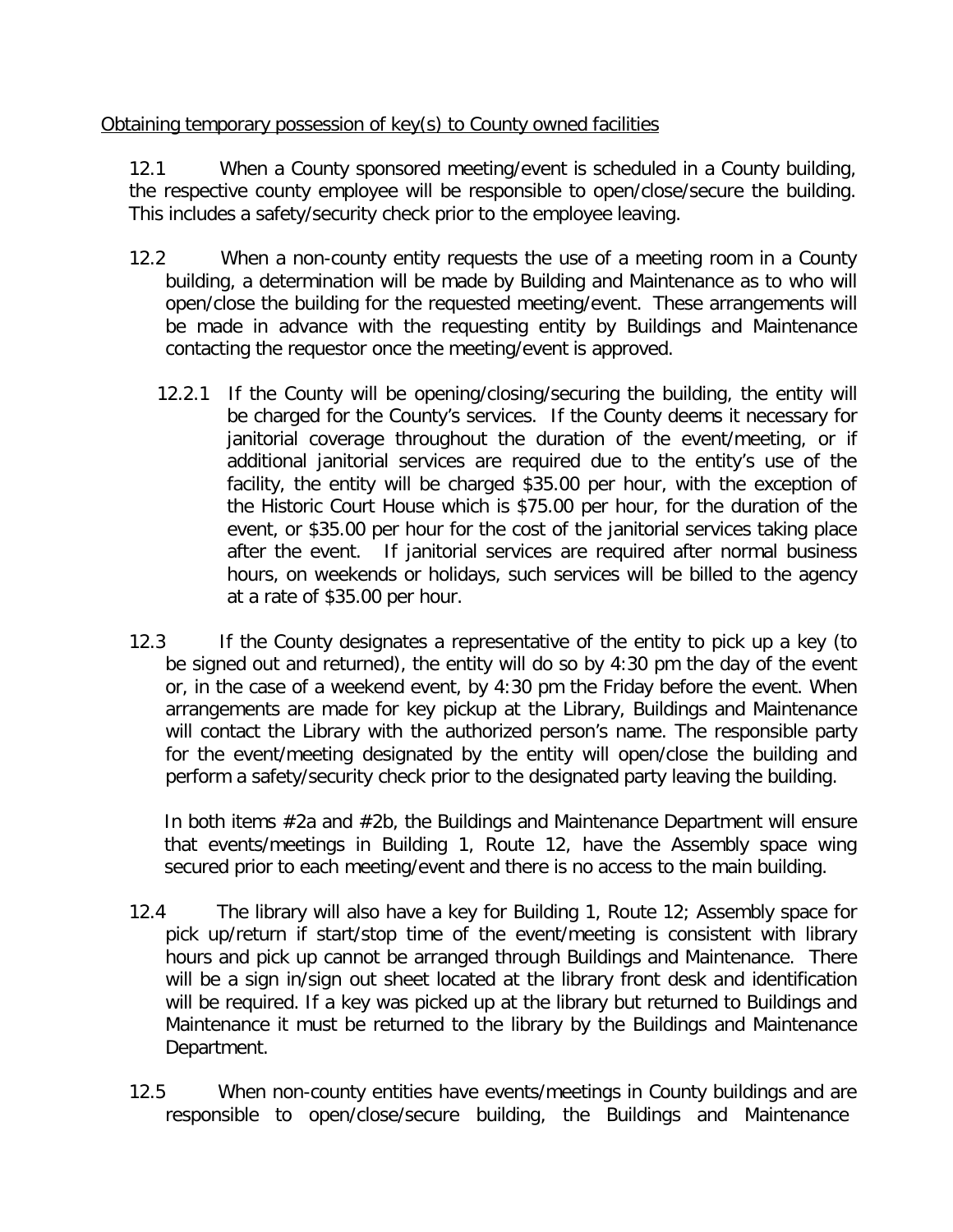Department will conduct a cursory check the next business day to ensure the designated responsible party has met the safety/security expectation of use of a County facility.

- 12.6 Non-compliance could result in an entity losing the privilege of using the facility without County supervision.
- 12.7 The sign in/out logs in both Buildings and Maintenance and the main library will be retained in accordance with record retention schedules.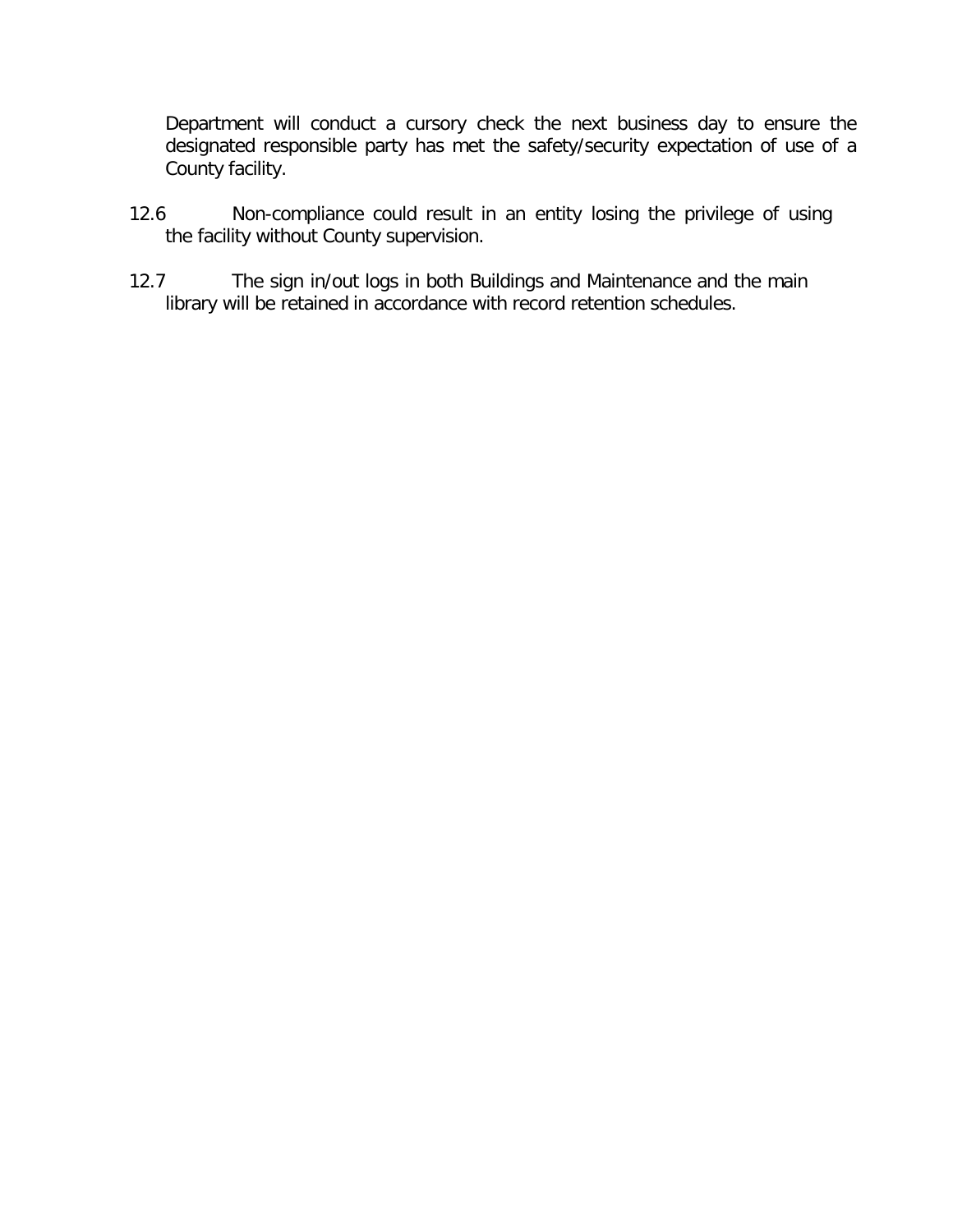| <b>FACILITY/ROOM USE REQUEST FORM</b><br><b>COUNTY OF HUNTERDON</b><br>OFFICE OF THE ADMINISTRATOR<br><b>PO BOX 2900</b><br>FLEMINGTON, NJ 08822<br>PHONE: (908) 788-1490    FAX: (908) 788-1662<br>Email: spena@co.hunterdon.nj.us                                  |                                                                                                                                                                      |  |
|----------------------------------------------------------------------------------------------------------------------------------------------------------------------------------------------------------------------------------------------------------------------|----------------------------------------------------------------------------------------------------------------------------------------------------------------------|--|
| NAME OF ORGANIZATION:                                                                                                                                                                                                                                                | NUMBER OF PARTICIPANTS AND/OR AUDIENCE<br>EXPECTED AND MAKE UP OF AUDIENCE EXPECTED AND<br>MAKE UP OF AUDIENCE (children, adults, etc.)                              |  |
| NAME OF ORGANIZATION REPRESENTATIVE<br><b>RESPONSIBLE FOR USAGE:</b>                                                                                                                                                                                                 | FACILITY/ROOM REQUESTED:<br>ROUTE 12 ASSEMBLY SPACE                                                                                                                  |  |
| ADDRESS:                                                                                                                                                                                                                                                             | <b>WHOLE ROOM</b><br><b>KITCHEN SIDE</b>                                                                                                                             |  |
| TELEPHONE: Home:<br>Work:                                                                                                                                                                                                                                            | <b>DAIS SIDE</b><br>** PLEASE ATTACH ROOM SET-UP CHOICE FOR ANY OF<br>THE ABOVE                                                                                      |  |
| <b>EMAIL ADDRESS:</b>                                                                                                                                                                                                                                                | FREEHOLDER MTING RM, MAIN STREET COMPLEX                                                                                                                             |  |
| TYPE OF EVENT OR PROGRAM (Please specify)<br>Examples: Workshop, Meeting, Training, etc.                                                                                                                                                                             | HISTORIC COURT HOUSE (extra fees required)<br>SPECIAL NEEDS (if available)<br><b>SOUND SYSTEM</b>                                                                    |  |
| <b>SPECIAL NOTE:</b><br>Fundraising, admission or other charges are not allowed<br>unless permitted under a separate agreement.<br>DATE(S) REQUESTED: [2000]                                                                                                         | <b>BIG SCREEN TV/VCR/DVD</b><br><b>OVERHEAD PROJECTOR</b><br>SPECIAL CONSIDERATIONS (please specify)                                                                 |  |
| TIMES FOR EACH DATE (Include the time when you want the<br>building available to you through the time your group will leave<br>the building. If use includes a performance, include number of<br>performances and dress rehearsals as well as hours of total<br>use) | FACILITY USE CHARGES MAY APPLY. IF THERE IS A<br>CHARGE YOU WILL BE ADVISED UPON SUBMISSION OF<br><b>REQUEST</b>                                                     |  |
| <b>CURRENT CERTIFICATE OF INSURANCE MUST BE</b><br>PROVIDED WITH APPLICATION. (Certificate must state<br>personal and liability coverage of at least \$1,000,000 and name                                                                                            | SIGNATURE OF ORGANIZATION REPRESENTATIVE: (I<br>have read the Facility Use Regulations and agree on behalf of<br>my group that we will abide by them)<br>(SIGNATURE) |  |
| the County of Hunterdon as an additional insured.)                                                                                                                                                                                                                   | (DATE)                                                                                                                                                               |  |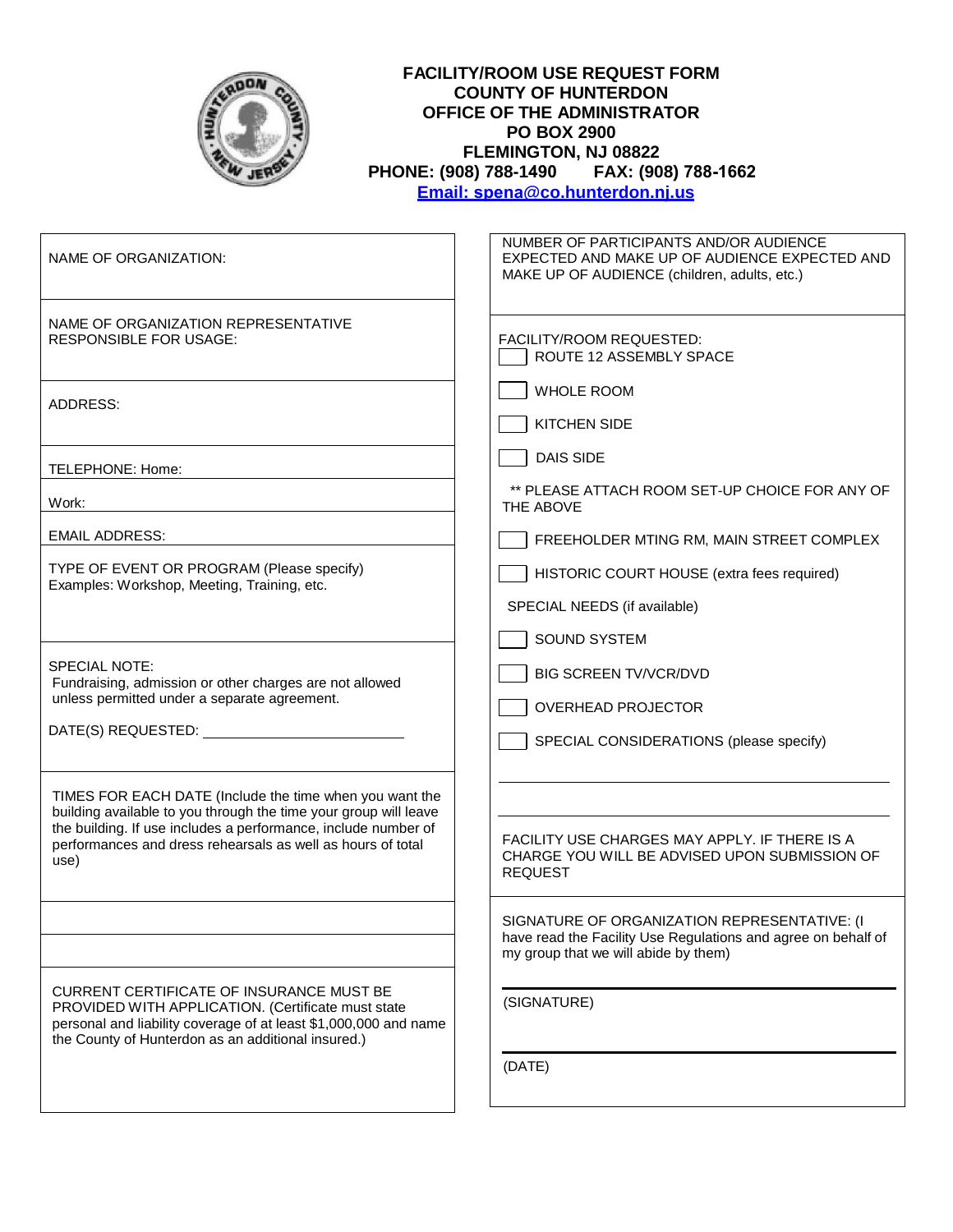**In response to your request for use of a meeting room in a County-owned building, the following guidelines and request form are provided:**

#### **GUIDELINES FOR USE OF COUNTY BUILDINGS/MEETING ROOMS**

County buildings/meeting rooms may be used by government entities for official business and non-profit organizations for educational, cultural or civic events.

Meetings by groups whose objectives are political in nature or whose objective is to lobby for/against public action are prohibited. Non-partisan political events designed for educational purposes such as debates may be approved upon review and approval by the Board of Chosen Freeholders.

The scheduling of room use is on a first come, first served basis and is scheduled at the sole discretion of the County. Requests for room use should be made as far in advance as possible.

While regularly scheduled meetings shall not exceed 2 per month, special meetings may be permitted if space is available on a case by case basis.

A certificate of insurance, naming the County of Hunterdon as an additional insured, must accompany the request. The certificate of insurance must include General Liability with a minimum of \$1,000,000 Workmen' s Compensation with \$100,000/\$500,000/\$100,000 coverage and Excess Liability, if available. Groups may petition the Freeholders for a waiver of this requirement in appropriate circumstances.

Groups that are not organized as non-profit or government entities require special Freeholder consideration for approval.

If the meeting/activity is scheduled on off hours/weekends/holidays or if there are special accommodations/set up required, there will be a \$35.00 per hour fee for payable to the County for opening/preparing the room/closing/cleaning the facility, unless waived by the Board of Chosen Freeholders, for each County personnel required. There will a \$75 per hour fee for the Historic County Court House, payable to the County for the same services.

Organizations assume responsibility for any damage to room contents. No additional furniture or equipment, other than what is available, is to be used without County approval.

The County is not responsible for providing storage of equipment, supplies, materials or other items owned by a group and used in the county building.

Groups are expected to pick up after themselves and make sure the room is returned to its original state.

Food and beverages are only permitted in designated areas. Smoking in County buildings is prohibited. Visitors must stay in designated areas.

In the event of an emergency involving the physical plant, (flooding, electrical problems, plumbing, etc.) contact the County Emergency Services Department at (908) 788-1202 who will contact the County Buildings and Maintenance Department.

Room capacity must be strictly enforced.

In the event of an accident involving injury, contact the appropriate emergency department via 9-1-1. Scheduled use of room may be subject to cancellation.

#### **FAILURE TO COMPLY WITH GUIDELINES MAY RESULT IN DENIAL OF FUTURE REQUESTS**

**I acknowledge that I have read and understand the above guidelines:**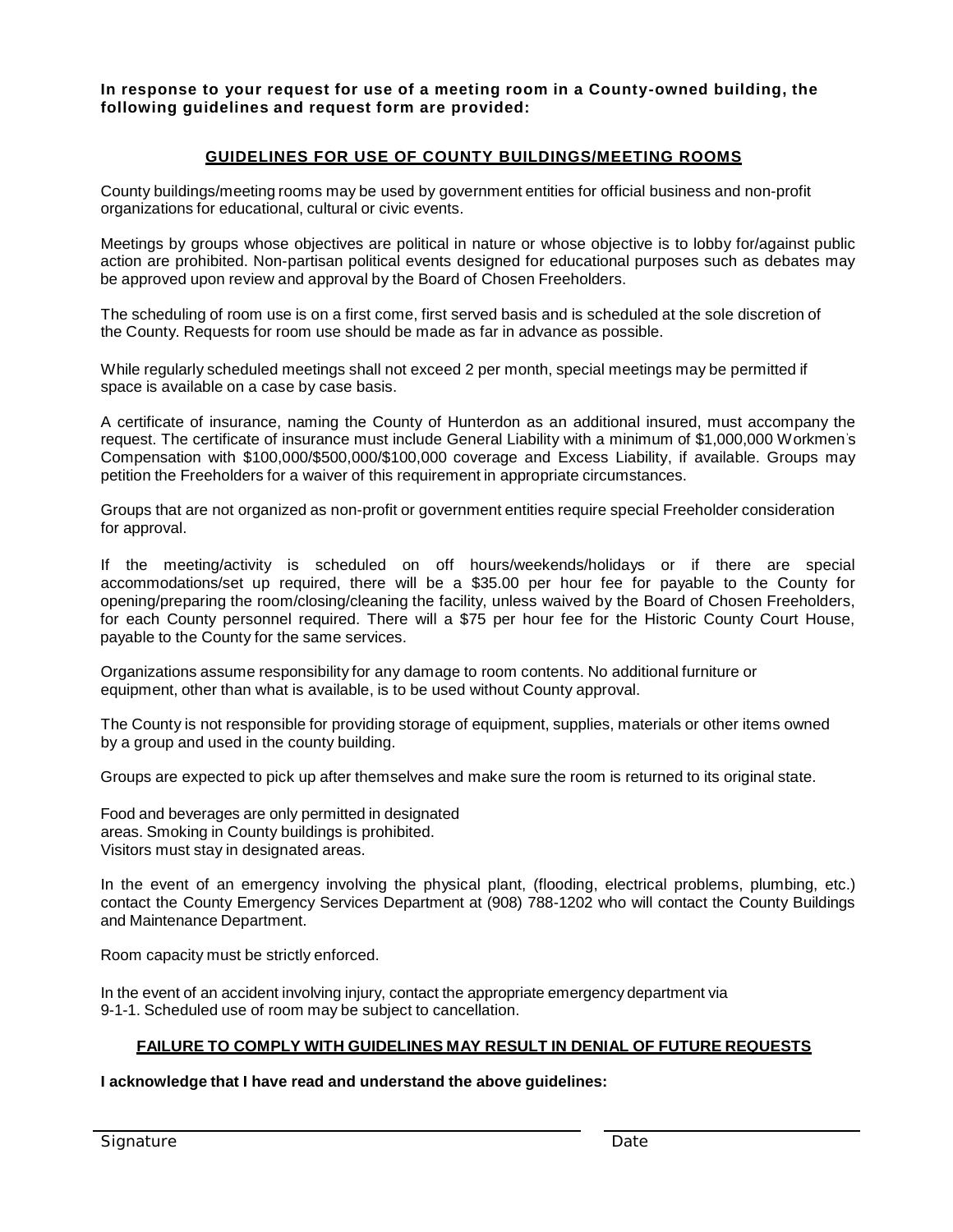# **Key Distribution Record**

**The County of Hunterdon authorizes the issuance of a key to:**

|                           | (Recipient) |
|---------------------------|-------------|
|                           |             |
|                           |             |
|                           |             |
| Key issued for access to: |             |

**No. of Keys:** 1

*By signing, the Recipient agrees as follows:*

- *To comply with the Hunterdon County Meeting Room Policy and any amendment thereto;*
- *The Recipient assumes personal responsibility to ensure the security of the Hunterdon County facility and will ensure that all doors which were unlocked in connection with the use of the facility have been manually relocked at the group's departure from the building;*
- *The key(s) is the property of the County of Hunterdon and under no circumstances may the recipient lend out or duplicate it;*
- *The key(s) will not be used to access any portion of the building other than that which the recipient and their organization has been specifically authorized;*
- *Keys must be returned the next business day prior to 2PM*
- *Photo id must be produced prior to being issued a key, a copy of id will be retained by County*
- *In the case of an emergency, loss of the key, or failure to gain access to a building, the recipient will contact* **908-788-1202**

**Signature of Recipient:**

**Address:**

**Telephone No:**

**Date of key distribution:** 

**Photo Identification of Recipient on file with County of Hunterdon: y/n**

**IMPORTANT:** You are responsible for the Security of this building. **All doors** that are unlocked **must be manually relocked** as you leave the building.